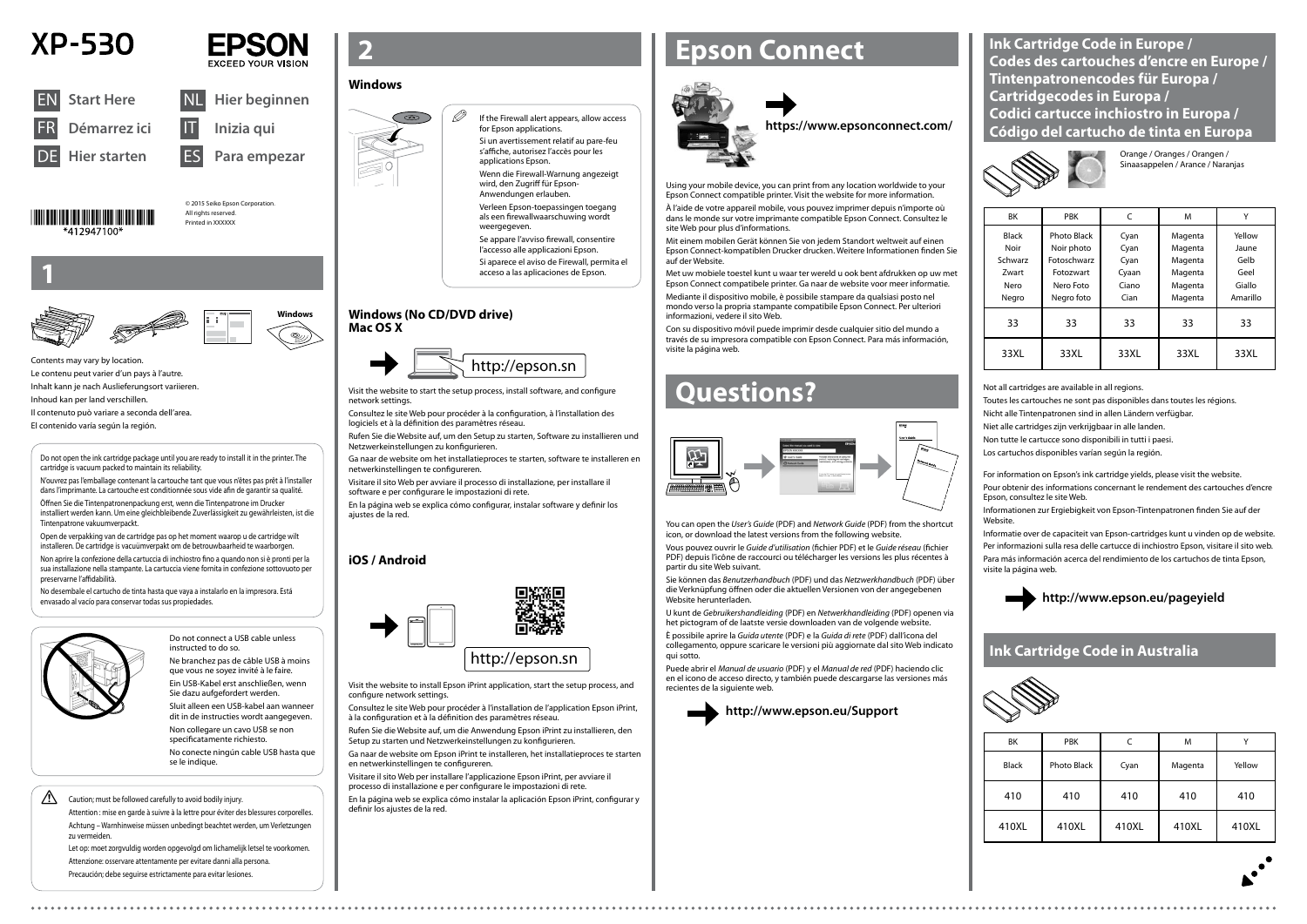## **Basic Operations / Opérations de base / Standardbedienung / Standaardgebruik / Operazioni di base / Operaciones básicas**

**Guide to Control Panel Guide du panneau de contrôle Erklärung des Bedienfelds Uitleg bij bedieningspaneel Guida al pannello di controllo Guía del panel de control**



Turns the printer on or off. (b Permet de mettre l'imprimante sous ou hors tension. Schaltet den Drucker ein oder aus. Printer aan- of uitzetten. Accende o spegne la stampante. Enciende y apaga la impresora.

Appuyez sur **< | ▲, ▶, ▼** pour sélectionner les menus. Appuyez sur OK pour confirmer le paramètre sélectionné et passer à l'écran suivant. Wählen Sie mit <, A,  $\blacktriangleright$ ,  $\blacktriangleright$  die Menüs. Drücken Sie **OK**, um die ausgewählten Einstellungen zu bestätigen und zum nächsten Bildschirm zu wechseln.

Displays the home screen. Affiche le menu d'accueil. Ruft die Startseite auf. Startscherm weergeven. Visualizza la schermata principale. Abre la pantalla de inicio.

Press  $\blacktriangle, \blacktriangle, \blacktriangleright, \blacktriangledown$  to select menus. Press **OK** to confirm the setting you have  $40K$  $\blacktriangleright$ selected and go to next screen

> Menu's selecteren door te drukken op  $\blacktriangle, \blacktriangle, \blacktriangleright, \blacktriangledown$ . Druk op **OK** om de geselecteerde instelling te bevestigen en naar het volgende scherm te gaan.

Premere  $\blacktriangle, \blacktriangle, \blacktriangleright$ ,  $\ntriangleright$  per selezionare i menu. Premere **OK** per confermare l'impostazione selezionata e passare alla schermata successiva. Para seleccionar menús, pulse  $\blacktriangle, \blacktriangle, \blacktriangleright$  y  $\blacktriangledown$ . Para confirmar el ajuste

- $\bigcirc$ Stops the ongoing operation or initialize the current settings. Permet d'arrêter l'opération en cours ou d'initialiser les paramètres définis. Bricht den laufenden Vorgang ab oder initialisiert die aktuellen Einstellungen. Actieve bewerking stoppen of huidige instellingen initialiseren. Arresta l'operazione in corso o inizializza le impostazioni attuali. Detiene la operación en curso o inicializa los ajustes en vigor.
- 

 $\Gamma_{\text{AP}}$  Icons that show the network status are displayed at the upper right on the LCD screen. Les icônes indiquant le statut du réseau sont affichées dans la

seleccionado y pasar a la siguiente pantalla, pulse **OK**.

Starts the operation you selected.  $\langle \cdot \rangle$ Permet de lancer l'opération sélectionnée. Startet den gewählten Vorgang. Geselecteerde bewerking starten. Avvia l'operazione selezionata. Inicia la operación seleccionada.

> partie supérieure droite de l'écran LCD. Symbole zum Netzwerkstatus werden oben rechts im LCD-

Bildschirm angezeigt. In de rechterbovenhoek van het display worden pictogrammen

voor de netwerkstatus weergegeven. Nelle parte superiore destra dello schermo LCD vengono visualizzate le icone che mostrano lo stato della rete. Los iconos que indican el estado de la red se encuentran en la parte superior derecha de la pantalla LCD.

**Loading Paper Chargement du papier Einlegen von Papier Papier laden Caricamento della carta Carga del papel**



Open the front cover and pull out the paper cassette. Ouvrez le capot avant et retirez l'unité papier. Öffnen Sie die obere Abdeckung und ziehen Sie die Papierkassette heraus. Deksel aan de voorzijde openen en papiercassette uittrekken. Aprire il coperchio anteriore ed estrarre il cassetto carta. Abra la cubierta frontal y despliegue la cassette del papel.



Slide the edge guides to the sides of the paper cassette. Faites glisser les guides latéraux contre les bords de l'unité papier. Die Papierführungsschienen an die Kanten der Papierkassette schieben. Zijgeleiders naar de zijkanten van de papiercassette schuiven. Far scorrere le guide laterali sui lati del cassetto carta. Deslice las guías laterales hasta que toquen los bordes de la cassette del papel.



Slide the edge guide to adjust to the paper size you will use. Faites glisser le guide latéral conformément à la taille de papier que vous souhaitez utiliser.

Die Papierführungsschiene auf das verwendete Papierformat schieben. Zijgeleider instellen op het papierformaat dat u wilt gebruiken. Far scorrere la guida laterale per regolarla in base al formato carta utilizzato. Mueva la guía lateral para ajustarla al tamaño del papel que vaya a usar.



Load paper toward the edge guide with printable side face-down, and check that the paper is not sticking out from the end of the cassette.

> Appuyez sur  $\otimes$  pour lancer l'impression.

Drücken Sie  $\otimes$ , um den

Op  $\otimes$  drukken om het afdrukken te starten.

Premere  $\otimes$  per avviare la stampa. Para empezar a imprimir, pulse  $\Diamond$ .



Chargez le papier contre le guide latéral, en orientant le côté imprimable vers le bas, et vérifiez que le papier ne dépasse pas de l'extrémité de l'unité.

Papier gegen die Papierführungsschiene mit der bedruckbaren Seite nach unten einlegen und darauf achten, dass das Papier nicht über das Kassettenende hinausragt.

La schermata di impostazione carta viene visualizzata sullo schermo LCD. Selezionare il formato e il tipo della carta caricata nella stampante

Papier met de afdrukzijde naar beneden tegen de zijgeleider plaatsen en controleren of het papier niet achter uit de cassette komt.

Caricare la carta verso la guida laterale con il lato stampabile rivolto verso il basso e verificare che la carta non sporga dall'estremità del cassetto. Cargue el papel pegado a la guía lateral, con la cara imprimible boca abajo, y confirme que no sobresalga de la cassette.



Slide the edge guides to the edges of the paper. Keep the cassette flat and insert it back into the printer carefully and slowly.

Faites glisser les guides latéraux contre les bords du papier. Maintenez l'unité à plat et réinsérez-la délicatement et doucement dans l'imprimante.

Die Papierführungsschienen an die Papierkanten schieben. Die Kassette flachhalten und langsam und vorsichtig wieder in den Drucker einsetzen. Zijgeleiders tegen de zijkanten van het papier schuiven. Schuif de cassette mooi

recht terug in de printer. Doe dit langzaam en voorzichtig.

Far scorrere le guide laterali sui bordi della carta. Tenere il cassetto in piano e reinserirlo nella stampante attentamente e lentamente.

Deslice las guías laterales hasta que toquen los bordes del papel. La cassette tiene que entrar plana en la impresora; insértela de nuevo con cuidado.

# $\boldsymbol{\Omega}$

**Printing Photos Impression de photos Drucken von Fotos Foto's afdrukken Stampa di foto Impresión de fotos**



A

# B

- Use < or  $\blacktriangleright$  to select **Select Photos**, and press **OK**.
- Utilisez ◀ ou ▶ pour sélectionner **Sélectionner des photos** et appuyez sur **OK**. Wählen Sie mit < oder ► den Menüpunkt **Fotos wählen** und drücken Sie anschließend **OK**.
- **Foto's selecteren** selecteren met < of  $\blacktriangleright$  en op **OK** drukken.
- Utilizzare **◀ o ▶** per selezionare **Seleziona foto** e premere **OK**.
- Use **◀ o ▶** para elegir **Seleccionar fotografías** y pulse **OK**.
- Insert a memory card and enter the **Print Photos** mode from the home screen.
- Insérez une carte mémoire et activez le mode **Imprimer photos** à partir de l'écran d'accueil.
- Setzen Sie eine Speicherkarte ein und rufen Sie im Menü "Startseite" den Modus **Fotos drucken** auf.
- Geheugenkaart plaatsen en de modus **Foto's afdrukken** openen in het startscherm.
- Inserire una scheda di memoria e accedere al modo **Stampa foto** dalla schermata Home.
- Inserte una tarjeta de memoria, vaya a la pantalla de inicio y entre en el modo **Imprimir fotos**.

# C

- Use  $\triangleleft$  or  $\triangleright$  to select a photo, and use  $\triangle$  or  $\triangleright$  to set the number of copies.
- Utilisez < ou ▶ pour sélectionner une photo et utilisez ▲ ou ▼ pour définir le nombre de copies.
- Wählen Sie mit < oder ▶ ein Foto und stellen Sie mit ▲ oder ▼ die Anzahl der Kopien ein. Foto selecteren met  $\blacktriangle$  of  $\blacktriangleright$  en aantal exemplaren instellen met  $\blacktriangle$  of  $\blacktriangledown$ .
- Utilizzare  $\triangleleft$  o  $\blacktriangleright$  per selezionare una foto e  $\triangle$  o  $\ntriangleright$  per impostare il numero di copie.
- Use  $\triangleleft$  o  $\triangleright$  para seleccionar una foto y luego  $\triangle$  o  $\ntriangleright$  para configurar el número de copias.

# $\boldsymbol{O}$

- Press  $OK$  to display the print settings, and then press  $\nabla$  to check or change the settings. Appuyez sur OK pour afficher les paramètres d'impression, puis sur  $\blacktriangledown$  pour vérifier ou modifier les paramètres.
- Drücken Sie OK zur Anzeige der Druckeinstellungen und anschließend ▼, um die Einstellungen zu prüfen oder zu ändern.
- Op **OK** drukken om de afdrukinstellingen weer te geven en vervolgens op ▼ drukken om de instellingen te controleren of te wijzigen.
- Premere OK per visualizzare le impostazioni di stampa, quindi premere ▼ per controllare o modificare le impostazioni.
- Pulse OK para ver los ajustes de impresión y luego pulse ▼ para consultarlos o cambiarlos.

Pull out the output tray. Sortez le bac de sortie. Ziehen Sie das Ausgabefach heraus. Uitvoerlade naar buiten trekken. Estrarre il vassoio di uscita.



Druckvorgang zu starten.



Raise the panel. Soulevez le panneau. Stellen Sie das Bedienfeld nach oben. Paneel omhoog zetten. Sollevare il pannello. Levante el panel.

> The paper setup screen is displayed on the LCD screen. Select the paper size and paper type you loaded in the printer.

L'écran de configuration du papier s'affiche sur l'écran LCD. Sélectionnez la taille et le type de papier chargé dans l'imprimante.

Das Papiereinstellungsfenster wird im LCD-Bildschirm angezeigt. Wählen Sie Größe und Typ des im Drucker eingelegten Papiers.

Het scherm met papierinstellingen wordt weergegeven op het display. Selecteer het papierformaat en de papiersoort van het papier dat u in de printer hebt geladen.

La pantalla de configuración del papel aparece en la pantalla LCD. Seleccione el tamaño y el tipo del papel cargado en la impresora.

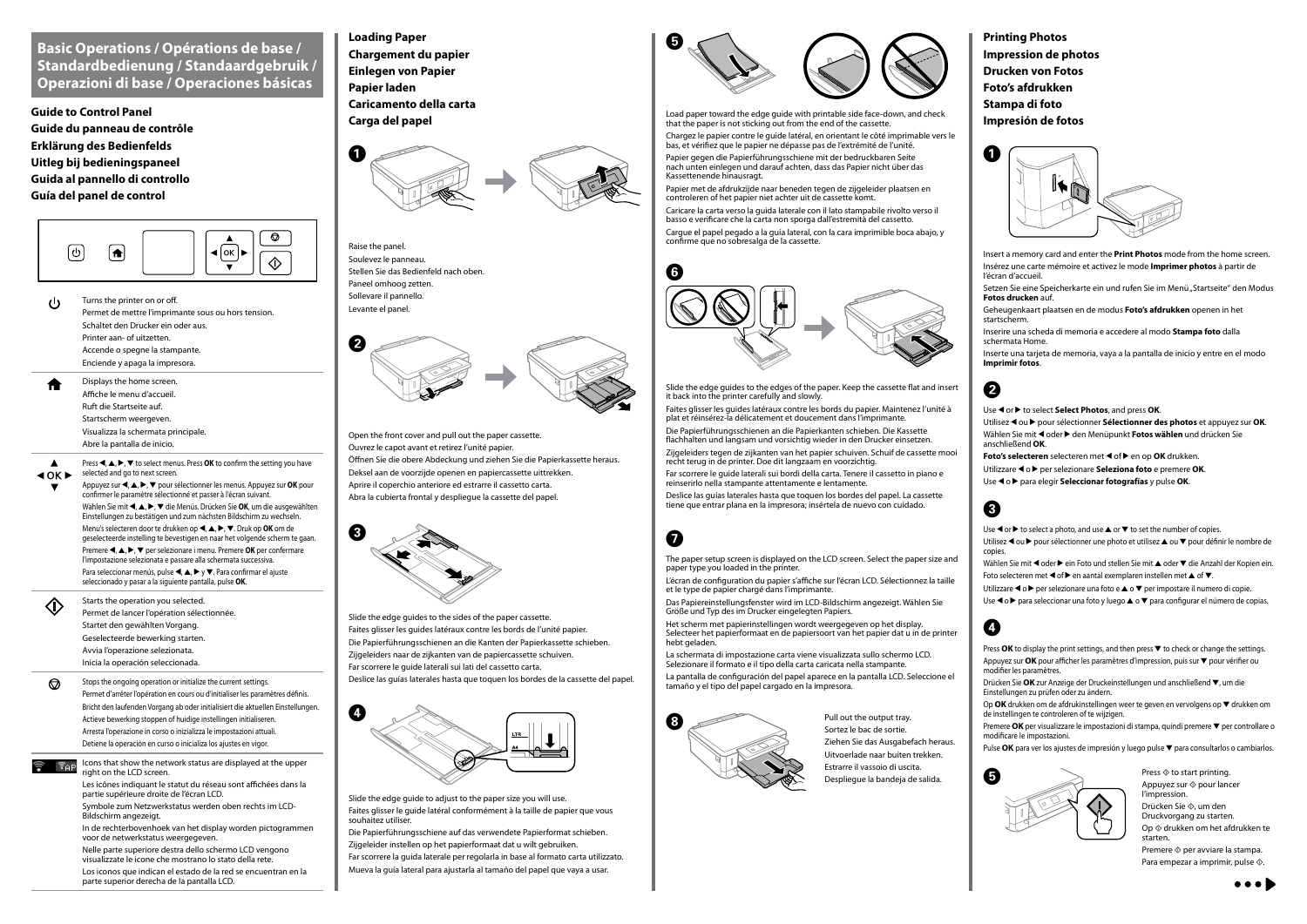**Clearing the paper jam**

**Suppression des bourrages papier**

**Beseitigen von Papierstau**

**Papierstoring verhelpen**

**Rimozione dell'inceppamento carta**

**Cómo solucionar un atasco de papel**

Pull out the rear cover and carefully remove the jammed paper.

Retirez le capot arrière et ôtez délicatement le papier coincé.

Open the rear cover and carefully remove the jammed paper. Ouvrez le capot arrière et ôtez délicatement le papier coincé. Öffnen Sie die hintere Abdeckung und entfernen Sie vorsichtig das gestaute Papier

Ziehen Sie die hintere Abdeckung heraus und entfernen Sie vorsichtig das gestaute Papier.

Deksel aan de achterzijde uittrekken en het vastgelopen papier voorzichtig verwijderen. Estrarre il coperchio posteriore e rimuovere con attenzione la carta inceppata. Saque la cubierta posterior y retire con cuidado el papel atascado.

Deksel aan achterzijde verwijderen en vastgelopen papier voorzichtig verwijderen. Aprire il coperchio posteriore e rimuovere con attenzione la carta inceppata. Abra la cubierta posterior y retire con cuidado el papel atascado.



Reattach the rear cover. Réinstallez le capot arrière. Setzen Sie die hintere Abdeckung wieder ein. Deksel aan achterzijde van apparaat weer aanbrengen. Rimontare il coperchio posteriore. Vuelva a colocar la cubierta posterior.







**From the rear cover / À partir du capot arrière / Aus der hinteren Abdeckung / Bij deksel aan achterzijde / Dal coperchio posteriore / En la cubierta posterior**

**Replacing Ink Cartridges Remplacement des cartouches d'encre Ersetzen von Tintenpatronen Cartridges vervangen Sostituzione delle cartucce di inchiostro**

**Cambio de cartuchos de tinta**

Prepare new ink cartridge(s). For best results, gently shake only the new Black ink cartridge four or five times and then unpack.

Préparez la ou les cartouches d'encre neuves. Pour des résultats optimaux, secouez délicatement la nouvelle cartouche d'encre Noir, et seulement celle-ci, quatre ou cinq fois avant d'ouvrir l'emballage.

 $\mathscr{D}$  You do not need to shake the color ink cartridges and the Photo Black ink cartridge.

Neue Tintenpatrone(n) bereithalten. Das beste Ergebnis erhalten Sie, wenn Sie nur die neue Tintenpatrone Schwarz vor dem Auspacken vier- bis fünfmal vorsichtig schütteln.

Nieuwe cartridge(s) voorbereiden. Voor het beste resultaat moet u alleen de nieuwe cartridge met Zwart vier of vijf keer voorzichtig schudden voordat u de verpakking opent.

 $\mathscr{D}$  If the ink cartridge holder does not move to the ink cartridge replacement position, close the scanner unit and select **Setup** > **Maintenance** > **Ink Cartridge(s) Replacement**.

Preparare cartucce di inchiostro nuove. Per risultati ottimali, agitare delicatamente la nuova cartuccia di inchiostro Nero quattro o cinque volte prima di aprire la confezione.

Prepare cartucho/s de tinta nuevo/s. Para obtener un mejor resultado, agite suavemente el cartucho de tinta Negro nuevo cuatro o cinco veces antes de desembalarlo.

> Ouvrez le module scanner. Öffnen Sie die Scannereinheit. Scannereenheid openen. Aprire l'unità scanner. Abra la unidad del escáner.

Remove the cap from the new

cartridge.

Open the scanner unit. Entfernen Sie die Abdeckung von der neuen Patrone. Dop van de nieuwe cartridge verwijderen. Rimuovere il cappuccio dalla nuova cartuccia. Quite la tapa del cartucho nuevo.

Retirez le capuchon de la nouvelle

cartouche.

Presione la lengüeta para soltar el soporte del cartucho y saque el cartucho diagonalmente

Insert the ink cartridge diagonally into the cartridge holder and gently push it down until it clicks into place.

Insérez la cartouche d'encre de biais dans le porte-cartouche, puis appuyez délicatement sur la cartouche jusqu'à ce qu'un déclic confirme sa mise en place. Setzen Sie die neue Tintenpatrone schräg in den Patronenhalter hinein und drücken Sie sie vorsichtig nach unten, bis sie hörbar einrastet.

Cartridge schuin in de cartridgehouder steken en voorzichtig aanduwen tot de cartridge vastklikt.

Inserire diagonalmente la cartuccia d'inchiostro nel supporto per cartuccia e spingerla delicatamente in basso fino allo scatto in posizione.

Inserte el cartucho diagonalmente en el soporte y empújelo despacio hasta oír el clic que indica que está bien encajado.

Il n'est pas nécessaire de secouer les cartouches d'encre de couleur ou la cartouche d'encre Noir photo.

Die Farbtintenpatronen und die Fotoschwarz-Tintenpatrone müssen nicht geschüttelt werden.

De kleurencartridges en de cartridge met Fotozwart hoeft u niet te schudden.

Non è necessario agitare le cartuccia di inchiostro a colori e la cartuccia di Nero foto.

Wait until a completion message is displayed. Attendez qu'un message de finalisation s'affiche. Warten Sie, bis eine Meldung den Abschluss des Vorgangs anzeigt.

No hace falta agitar ni los cartuchos de colores ni el de Negro foto.

Si le porte-cartouche ne se place pas en position de remplacement des cartouches d'encre, fermez le module scanner et sélectionnez **Config.** > **Entretien** > **Remplact cartouches d'encre**.

Wenn sich der Tintenpatronenhalter nicht in die Tintenpatronen-Auswechselposition bewegt, schließen Sie die Scannereinheit und wählen Sie **Setup** > **Wartung** > **Tintenpatronenaustausch**.

Als de cartridgehouder niet naar de positie voor het vervangen van de cartridges beweegt, moet u de scannereenheid sluiten en **Instellen** > **Onderhoud** > **Vervangen inktpatro(o)n(en)** selecteren.

Se il supporto per cartuccia non si sposta sulla posizione di sostituzione cartuccia, chiudere l'unità scanner e selezionare **Configura** > **Manutenzione** > **Sost. cartucce ad inchiostro**.

Si el soporte no se coloca en la posición de sustitución de cartuchos de tinta, cierre la unidad del escáner y seleccione **Config.** > **Mantenimiento** > **Sustituir Cartuchos de Tinta**.

Push the tab to unlock the ink cartridge holder and then remove the cartridge diagonally.

Poussez la languette pour débloquer le porte-cartouche, puis retirez la cartouche de biais.

Drücken Sie die Lasche zur Entriegelung des Tintenpatronenhalters und nehmen Sie die Patrone schräg heraus.

Lipje induwen om de cartridgehouder te ontgrendelen en de cartridge er vervolgens schuin uittrekken.

Premere la linguetta per sbloccare il supporto per cartuccia e quindi rimuovere la cartuccia in direzione diagonale.













Close the scanner unit and follow the on-screen instruction. Fermez le module scanner et suivez les instructions affichées à l'écran. Schließen Sie die Scannereinheit und folgen Sie den Bildschirmanweisungen. Scannereenheid sluiten en instructies op het scherm volgen. Chiudere l'unità scanner e seguire le istruzioni a video. Cierre la unidad del escáner y siga las instrucciones que aparezcan en pantalla.





**From inside the printer / À partir de l'intérieur de l'imprimante / Aus dem Druckerinnenraum / Binnen in printer / Dall'interno della stampante / En el interior de la impresora**

- Open the scanner unit and remove all of the paper inside, including any torn pieces. Ouvrez le module scanner et retirez le papier coincé à l'intérieur, morceaux déchirés inclus.
- Öffnen Sie die Scannereinheit und entfernen Sie sämtliches Papier einschließlich von abgerissenen Teilen.
- Scannereenheid openen en al het papier en alle eventuele losse stukken verwijderen.
- Aprire l'unità scanner e rimuovere tutta la carta rimasta all'interno, inclusi eventuali pezzettini strappati.
- Abra la unidad del escáner y saque todo el papel que haya, incluidos los trozos rotos.



Fermez le module scanner. Schließen Sie die Scanner-Einheit. Scannereenheid sluiten.

Chiudere l'unità scanner. Cierre el escáner.



Die Tintenpatronen nicht berühren, während sich der Druckkopf bewegt.

Raak de cartridges nooit aan wanneer de printkop beweegt.

Non toccare mai le cartucce di inchiostro durante lo spostamento della testina di stampa.

No toque nunca los cartuchos si el cabezal de impresión está moviéndose.



## B

- Pull out the paper cassette.
- Sortez l'unité papier.
- Ziehen Sie die Papierkassette heraus.
- Papiercassette naar buiten trekken.
- Estrarre il cassetto carta.
- Saque la cassette del papel.

**From the paper cassette / À partir de l'unité papier / Aus der Papierkassette / In de papiercassette / Dal cassetto carta / En la cassette del papel**

- Remove the jammed paper from the cassette.
- Retirez le papier coincé dans l'unité.
- Entfernen Sie das gestaute Papier aus der Kassette.
- Vastgelopen papier uit de cassette verwijderen.
- Rimuovere la carta inceppata dal cassetto.
- Extraiga el papel atascado de la cassette.

Wacht tot een bericht over voltooiing wordt weergegeven. Attendere la visualizzazione di un messaggio di completamento. Espere a que aparezca un mensaje indicando que ha terminado.